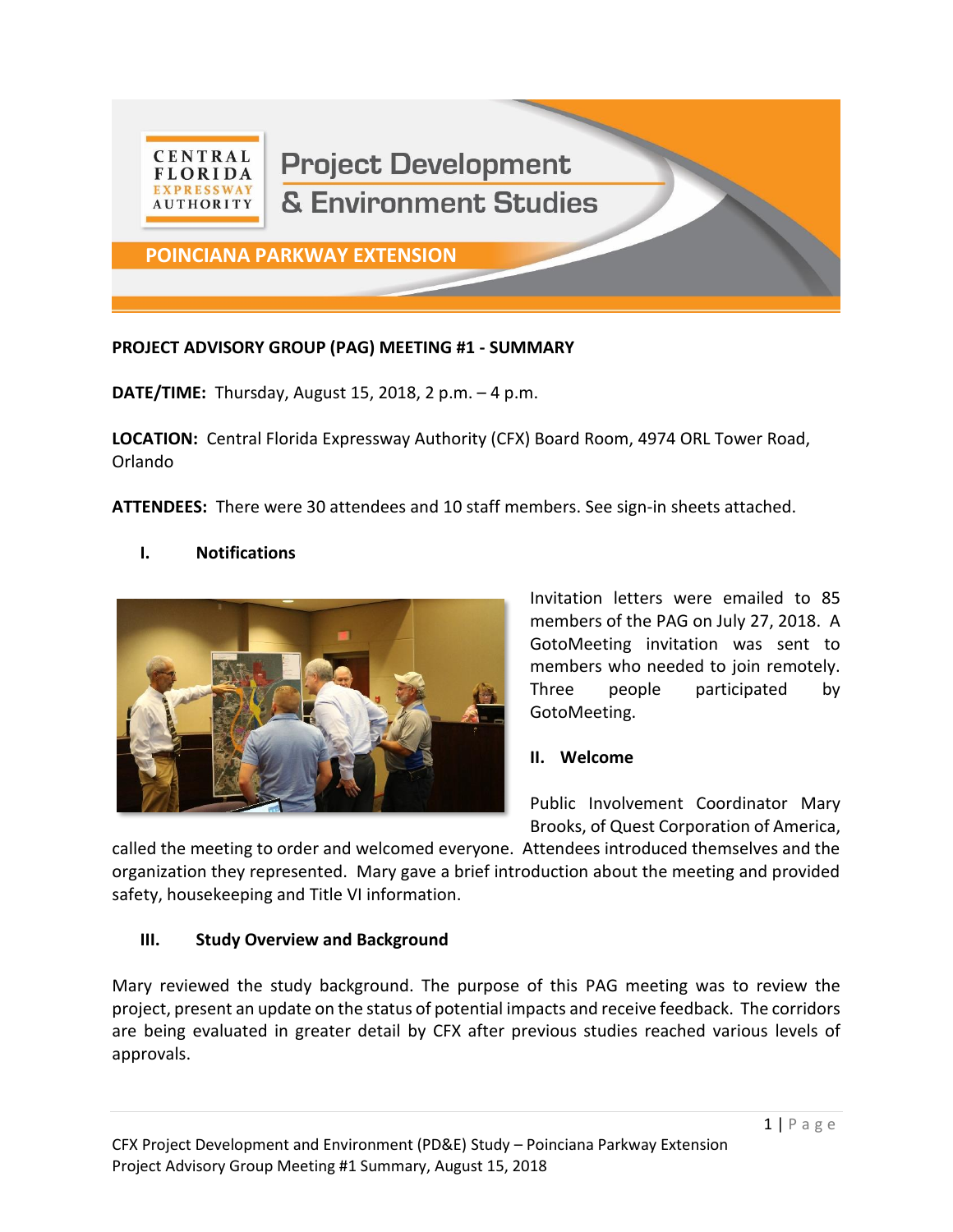In 2005, Osceola County adopted a Comprehensive Plan that proposed several new corridors to meet the county's anticipated growth. The Osceola County Expressway Authority (OCX) Master Plan 2040 was finalized in 2013, defining the county's expressway needs and providing a program of projects to implement the plan. In September 2016, an interlocal agreement was approved, transferring the lead for developing the remainder of the OCX 2040 Master Plan to CFX. CFX then incorporated the OCX Master Plan segments into its Master Plan and conducted Concept, Feasibility, and Mobility (CF&M) Studies on four of the OCX Master Plan projects.

In March 2018, the CFX Governing Board approved two of the projects, including the Poinciana Parkway Extension, to move forward to the Project Development & Environment (PD&E) study phase. This PD&E study began in July 2018.

# **IV. Advisory Group Roles**

Mary explained the roles of the Environmental and Project Advisory Groups, saying this group is focused on mobility analysis and providing input on local conditions and concerns.

During the previous CF&M study phase, public involvement efforts for all four projects included six public meetings that attracted 1,300 participants and generated 630 comments.

# **V. Project Development Process**

The CF&M study phase was completed last spring, and the project is currently in the PD&E phase. If the CFX Governing Board moves the project forward, it would first go into design and then, later, construction. Mary turned the presentation over to Consultant Project Manager Clif Tate, with Kimley-Horn.

# **VI. Previous Feasibility Study**

Clif gave an overview of the CF&M study:

- Evaluated extending Poinciana Parkway to Interstate 4 (I-4)
- Included five alternative alignments between Poinciana Parkway and County Road (CR) 532
- Included three alternative alignments between CR 532 and I-4
- Concluded the project may be viable under CFX criteria
- Concluded advantages of a phased connection from Poinciana Parkway to CR 532 and, subsequently, from CR 532 to I-4

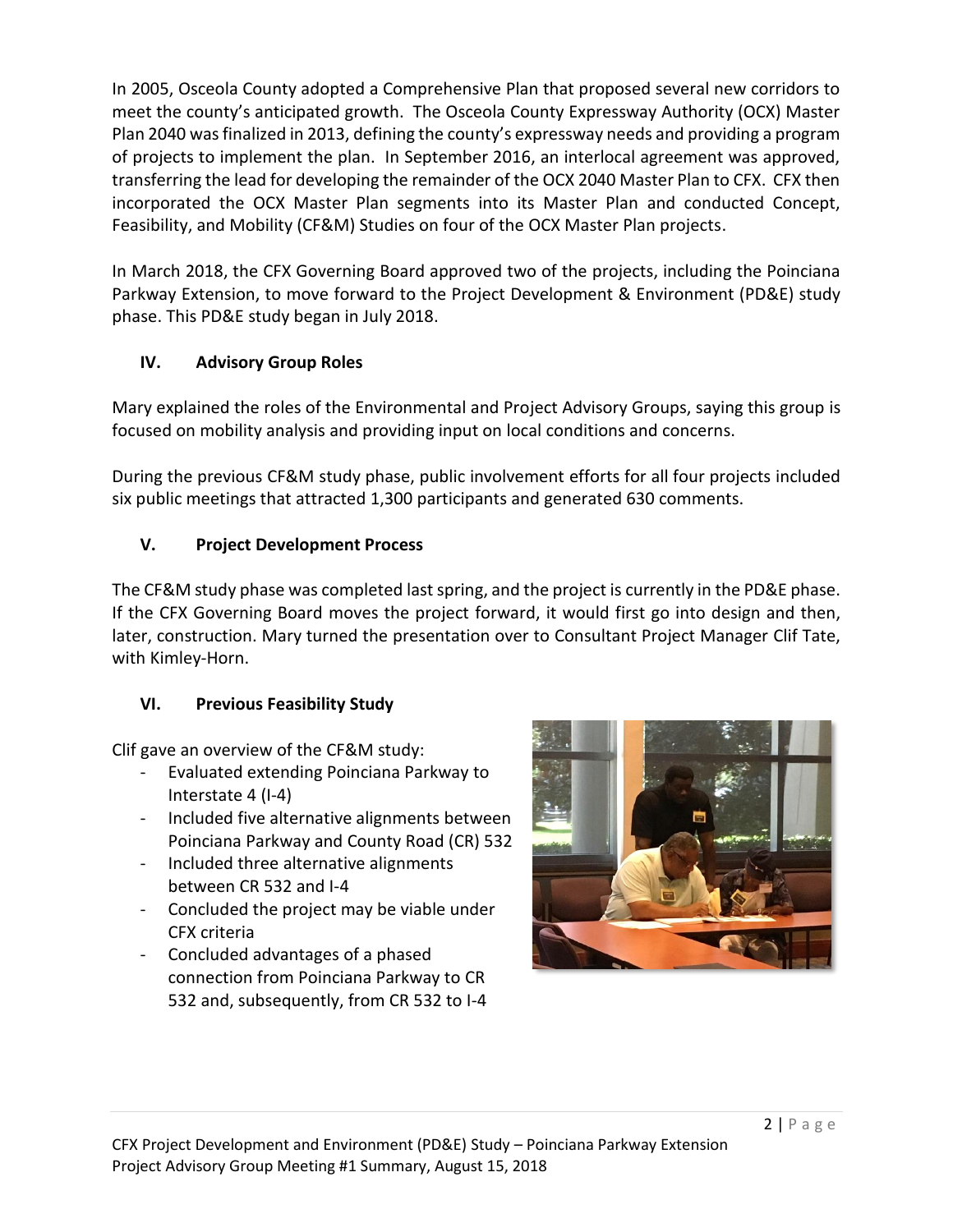### **VII. Benefits of Phased Approach**

Clif explained the benefits of breaking the extension of Poinciana Parkway to I-4 into two phases:

- I-4 connection requires approval from the Florida Department of Transportation (FDOT) and the Federal Highway Administration (FHWA).
- The connection to I-4 needs to be planned in concert with FDOT's "Beyond the Ultimate" plans for I-4.
- This will require extensive planning and coordination and will be years in the making.
- This study is looking at the extension of Poinciana Parkway to CR 532, which will advance the project and could provide traffic relief in the short-term for the area.
- This will tie in with improvements planned by others, such as Osceola County's plan to widen CR 532 and FDOT's interim plans for the I-4/CR 532 interchange.

## **VIII. PD&E Study**

The study is focusing on extending Poinciana Parkway to CR 532, and is considering alternative alignments that would be compatible with a future connection to I-4 at State Road (SR) 429 or CR 532.



## **IX. Purpose and Need**

The purpose and need for this study includes: Enhance mobility between CR 532 and

Poinciana Parkway

- Reduce roadway congestion and delays
- Expand regional connectivity
- Provide transportation infrastructure for planned growth

Provide consistency with local plans and policies

Enhance safety

#### **X. Study Methodology**

We will follow FDOT's PD&E manual. This study will result in a Project Environmental Impact Report (PEIR) with CFX's approval. This study will analyze and document physical, natural, social, and cultural impacts.

## **XI. Typical Section on New Alignment**

The typical section for this roadway would be 330 feet wide. It would have two lanes in each direction with a 92-foot-wide median. The median would accommodate future widening and room for multi-modal options.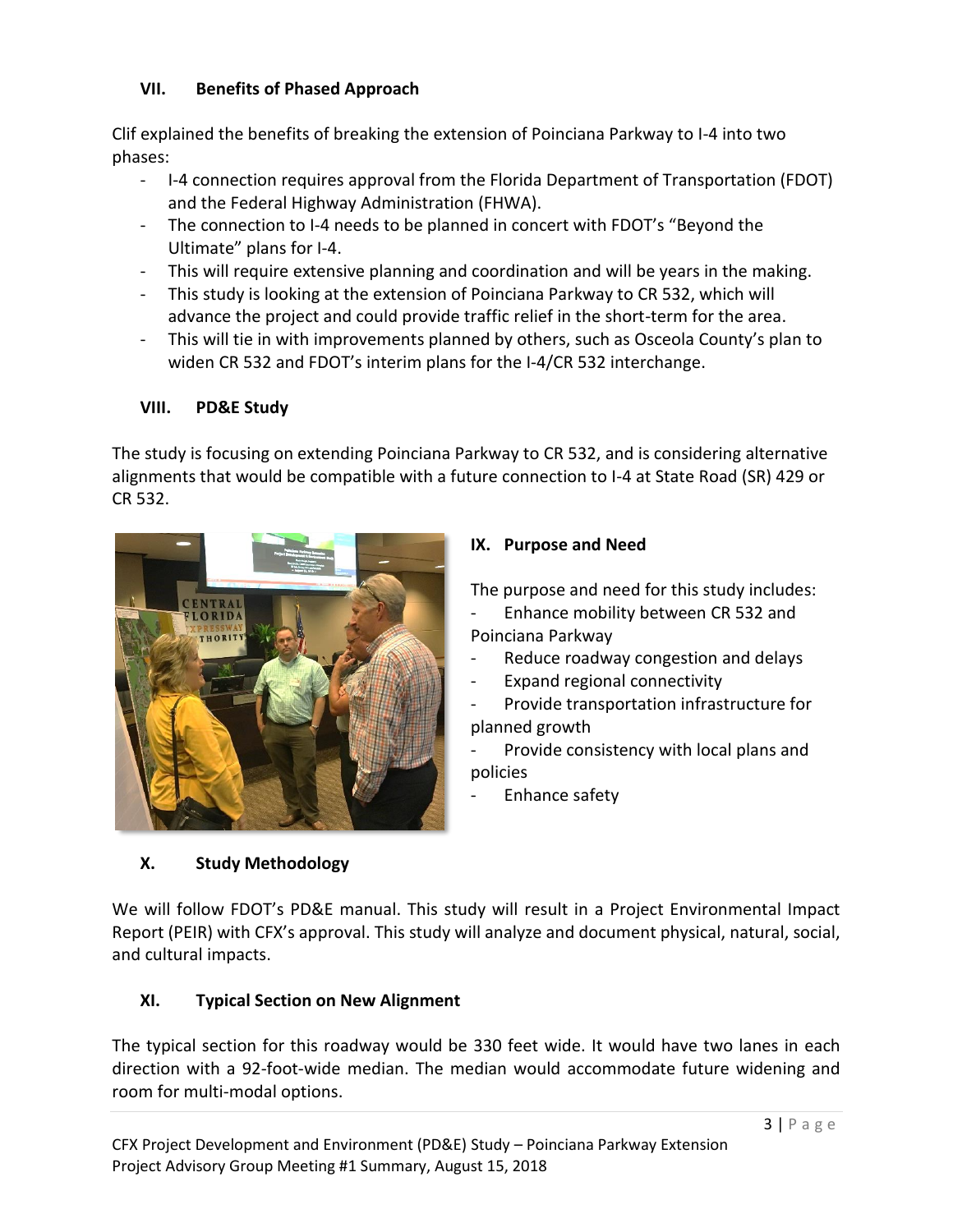#### **XII. Constraints**

The constraints apparent in this area include:

- Reedy Creek Mitigation Bank
- Wetlands
- Cemeteries
- Places of Worship
- Loughman Park
- Loughman Community
- Utility Underground Pipes and Overhead Lines
- Power Substations
- Gas Transmission Substations
- Businesses and Residences

### **XIII. Anticipated Impacts & Alignment Elimination**

The PD&E Study will take a closer look at the physical, natural, cultural and social impacts anticipated from the various alignments from the CF&M study. Since Alternatives 2 and 3 had high social and natural impacts, they were eliminated from further consideration. The PD&E Study now focuses on Alternatives 1, 4 and 5.

## **XIV. Polk County, Osceola County & OCX Agreement**

The PD&E study is adhering to agreements with Osceola County, Polk County and the Osceola County Expressway Authority stating that a connection with Ronald Reagan Parkway will remain if Poinciana Parkway is extended to I-4. Alternative 1 has considered that connection, but 4 and 5 did not. That connection to those alternatives is now being added to study the impacts. The study team is working on this with Polk County as the study continues.



#### **XV. Schedule**

Next month we'll have a public kickoff meeting. We anticipate our second EAG and PAG meetings in February 2019, and the third round in July 2019.

## **XVI. Public Involvement**

There will be multiple opportunities for participation, including the EAG and PAG meetings, as well as public meetings. The

kickoff meeting is scheduled for September 25, 2018. We anticipate the Alternatives Workshop in March 2019 and the Public Hearing in August/September 2019. The study team also will make Board Presentations to CFX, Osceola and Polk Board of County Commissioners and will hold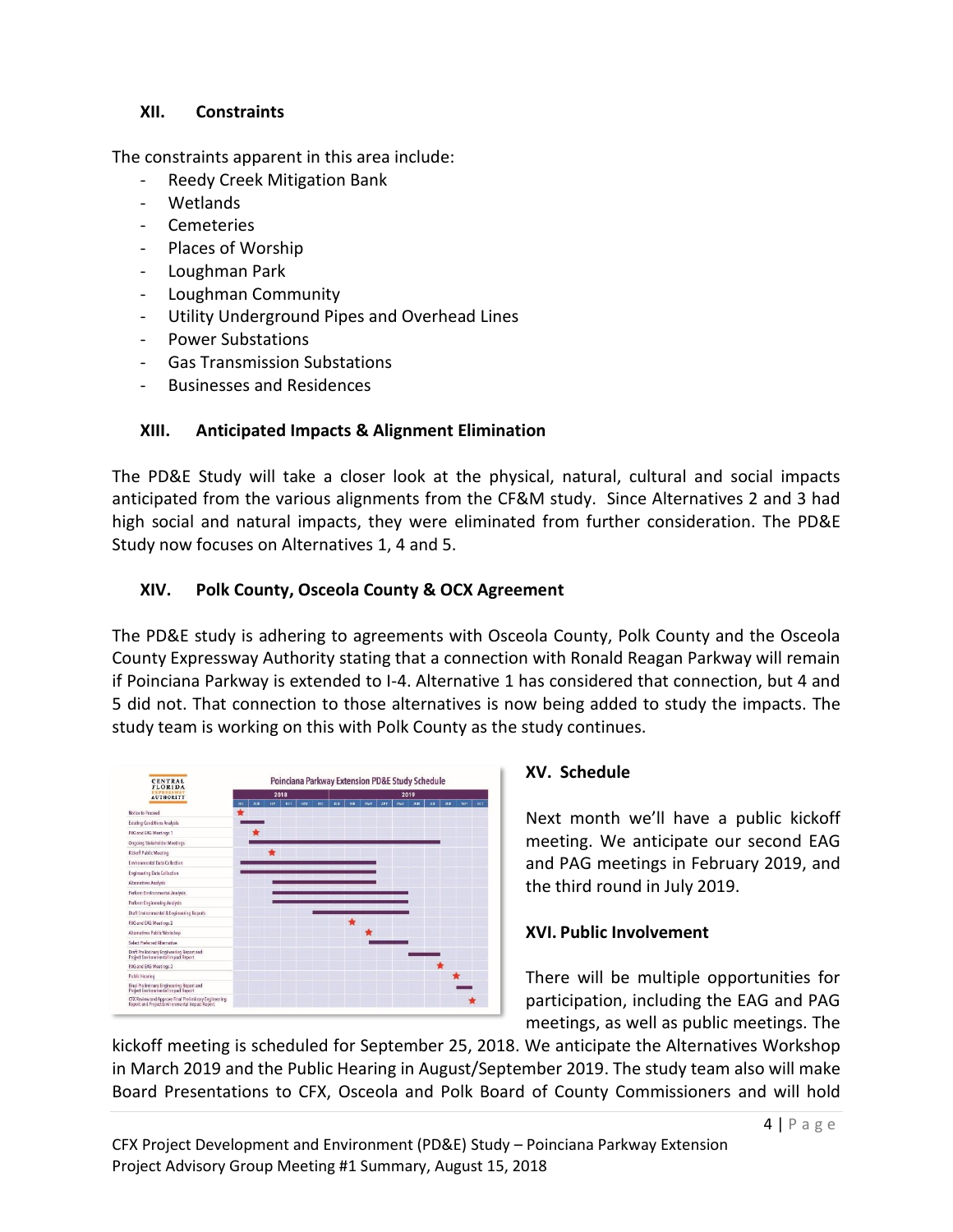stakeholder meetings. The public can get information through the CFX study webpage and Facebook page.

#### **XVII. Open Discussion**

Mary Brooks asked attendees for their questions and comments.

Hercules Betts, Loughman Community Association: The two questions I have is Alternative 2 and 3, those two alternatives will not be revisited?

**Clif Tate, Kimley-Horn:** Yes, that's correct.

**Hercules Betts:** And the Alternative 1, the environmental and social constraints, that's the reasoning why this is still under consideration?

**Clif Tate:** Yes, Alternative 1 has fewer environmental impacts compared to Alternatives 4 and 5. We'll be drilling down more into the impacts and will develop a matrix to look at the various impacts.

**Hercules Betts:** What are the criteria for the environmental constraints that will make you determine that this alternative is viable?

**Lynn Kiefer, Kimley-Horn:** Well, it's a balance of all the different issues, both social and natural.

**Hercules Betts:** Well, at the moment I'm talking about environmental, because social is very…

**Lynn Kiefer:** The social is actually an environmental category as well, but we're talking natural versus social and we have to look at each one of those things and balance the cost, input from the public, and input from the agencies in developing a matrix. We'll then work with CFX that will determine the best alternative at the end of the PD&E study, or a No Build Alternative.

**Hercules Betts:** So, the criteria I'm looking for is that I've seen the things that determine what makes an environmental impact such as animals, birds, plant material and wetlands.

**Lynn Kiefer:** Correct. It's wetlands, floodplains, listed species, business impacts, residential impacts, cultural areas, historic/archeological resources. It's a number of different things we evaluate in the study.

**Hercules Betts:** How do you determine if you have two gopher tortoises, one eagle and a small wetland plot here, or some scrub jays three miles down the road or a … site on I-4, what criteria do you use to determine if

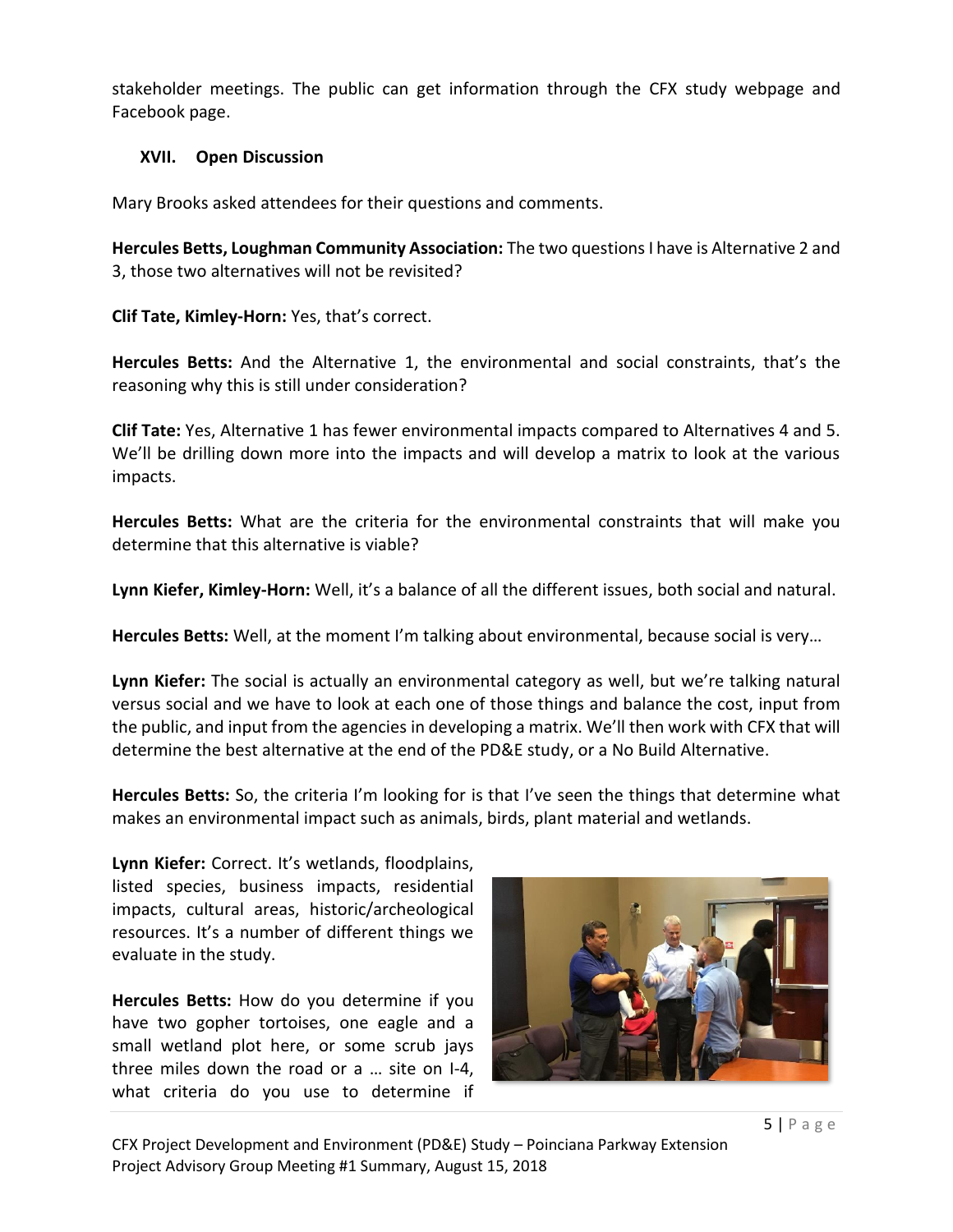Alternative 1 falls into a very sensitive environmental area based on two gopher tortoise, a scrub jay, and a panther?

**Lynn Kiefer:** It won't be just based on two gopher tortoises, a scrub jay and a panther. It will be based on the habitat, the input from the agencies, input from the group that's here today, the comments we receive from the public, the acreages of impact and different things like that.

**Clif Tate:** We will be conducting surveys to identify these things. The matrix from the concept [CF&M] study will have much of the information that we'll be reviewing for the PD&E study. We can send you the link to that board, but it would be different since it covered a much larger area – all the way to I-4.

**Hercules Betts:** So, everyone knows why I'm asking this question? Alternative 1 is the area we're from. That dictates our livelihood in that area. The next question I have is Alternates 4 and 5 – how much study have you put into coming down those areas as opposed to Alternate 1 and eliminating Alternate 1? Widen those and Ronald Reagan?

**Clif Tate:** We're going to put the same effort into identifying what the impacts are for Alternatives 1, 4 or 5, as well as the No Build option.

**Mary Brooks:** Mr. Betts, I believe what you're looking for is the evaluation matrix that Clif mentioned that we had in the public meetings last time around (CF&M concept study phase). It's very specific in terms of houses and businesses impacted, acreage of wetlands, that sort of thing. That's what they'll be looking at in laying those alternatives side by side, and you'll be able to see where those impacts are as you make your comments.



**Stan Maminski, Poinciana Citizens for Smart Growth:** The faster this is done, the better. Looking at the plan that will go up (CR) 532 and link the next section to I-4 quicker is well received, but in order to get onto I-4 or the parkway, there are two methods: one, you get off at (CR) 532, which during evening drive time is backed up because of traffic on I-4 from (SR) 429 and the Disney exit.

So, between Celebration and where you would get off for (CR) 532 is an easy 30-40-minute ride. Smart people have been jumping off there and going through the back road getting on (US) 192 and coming down Old Lake Wilson. I was there, and Old Lake Wilson was backed up to (US) 192, almost four miles. It would help if you could reach out to Osceola County and have them look at Old Lake Wilson Road. It's detrimental to the parkway; people get frustrated because they can't get there.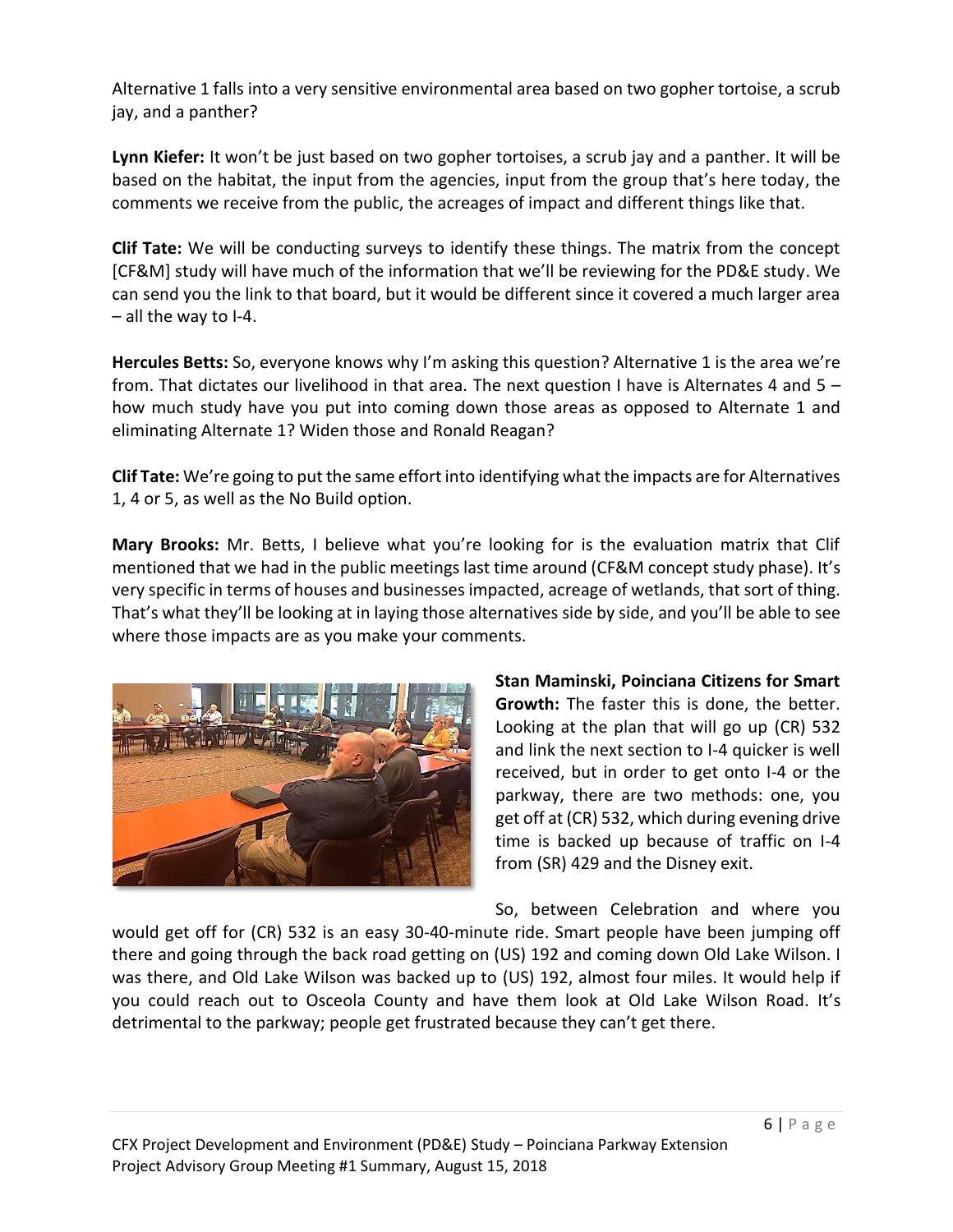In the morning the backup is just reversed going to I-4. We're hampered in this area because of current conditions. Ideally, you want to get on Poinciana Parkway and go directly to SR 429. That will take cars off I-4, which you're not concerned with, but that's got to be an impact.

**Clif Tate:** We are concerned about I-4 and we've had meetings with FDOT and they're aware of the situation. We're working with them and they're figuring out how this works into their plans.

**Mary Brooks:** And perhaps Josh DeVries from Osceola County would like to weigh in on that?

**Josh DeVries, Osceola County Transportation and Transit:** I've witnessed the issues you're talking about. CR 532 is something we'd need to improve and would look forward to a partnership with CFX and FDOT on any of these alternatives. If we could get help from CFX on a mile-long feeder road, that would help the feasibility of getting improvements to CR 532 in the county's work plan. As far as the Old Lake Wilson backups, much of the issue has to do with turning movement stack ups. That will be addressed in design.

**Jay Jarvis, Polk County Roads and Drainage:** Lake Wilson Road, which connects Ronald Reagan Parkway to CR 532, is currently under design to widen to four lanes. That includes improvements at the intersection of CR 532 and Lake Wilson Road, as Old Lake Wilson Road goes north. I met with Osceola County this morning on this. We'll be at 30% plans for Lake Wilson Road next month. Osceola County will review this. Our Community Investment Program that was just presented to our board includes four-laning Marigold Avenue from Cypress Parkway south to Palmetto Street, and four-laning Cypress Parkway to the west from Marigold to the Poinciana Parkway. Those will be done as a joint project. This could begin construction in the last quarter of 2020. We'll need to have a lot of coordination with all of this.



## **XVIII. Next Steps:**

PAG comments will be reviewed as part of the alternatives' evaluation. The public will be able to comment on the alternatives at the Sept. 25 Kickoff Public Meeting.

## **XIX. Action items:**

Everyone will receive a copy of the presentation with the exhibits, which also will be posted on the study webpage.

There being no further questions or comments, the meeting was adjourned.